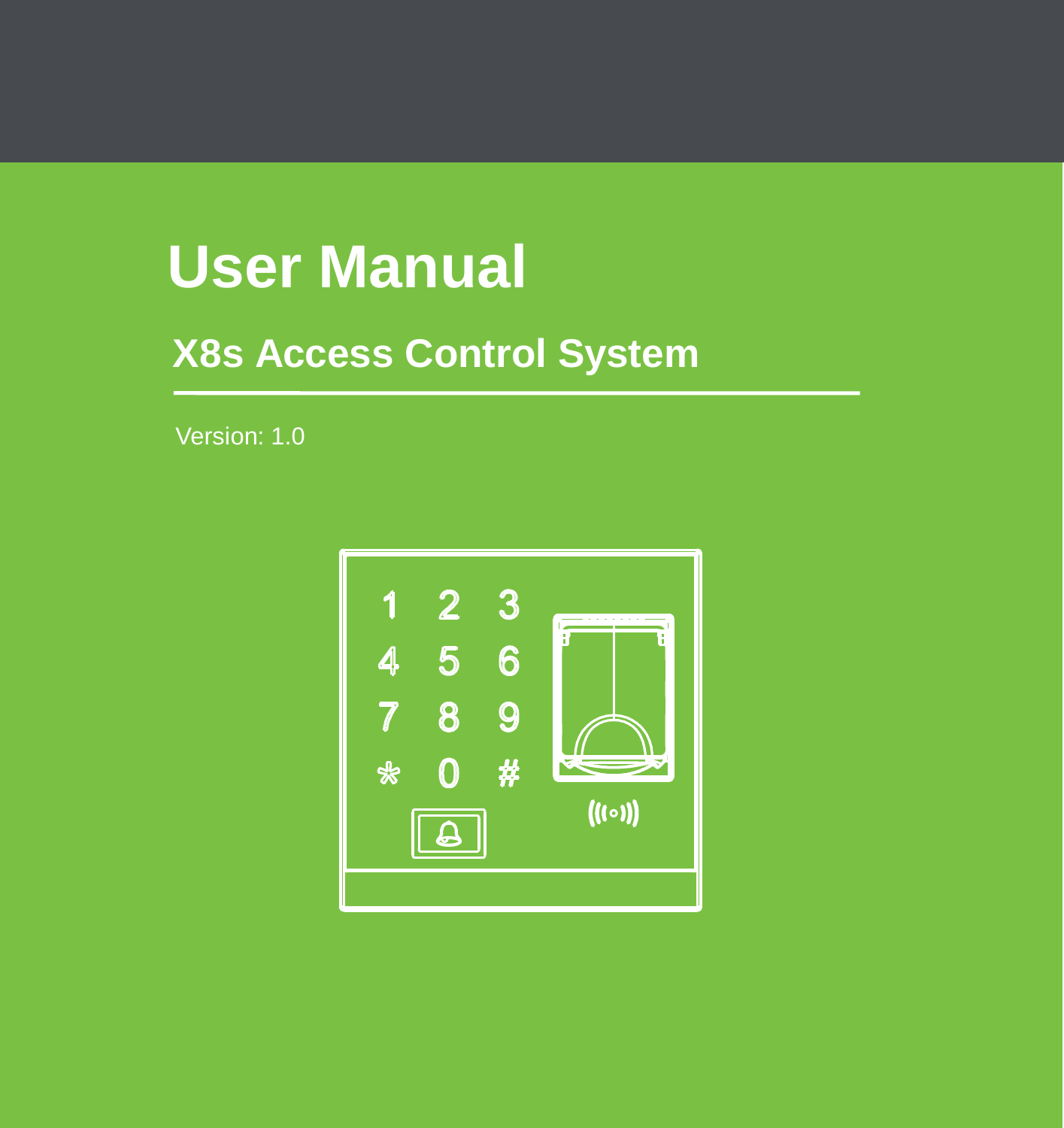## **1. Equipment Installation**



(1) Remove the screw from the bottom of the device.



(2) Remove the back cover of the device.



(3) Fix the back cover on the wall. (Drill the wiring hole and fixing holes according to the back cover)



(4) Fix the device on the back cover using screws.



Tamper Alarm Button

## **2. Structure and Function**



#### **Access Control System Function**:

- (1) When a registered user's identity is verified, the Access Control device will send out signal to unlock the door.
- (2) The door sensor will detect the status of the lock. If the door is unexpectedly opened or improperly closed, an alarm will be triggered.
- (3) It supports the exit button for opening the door from inside.
- (4) It supports door bell.
- (5) If the Access Control device is dismantled, the alarm will be triggered.
	- I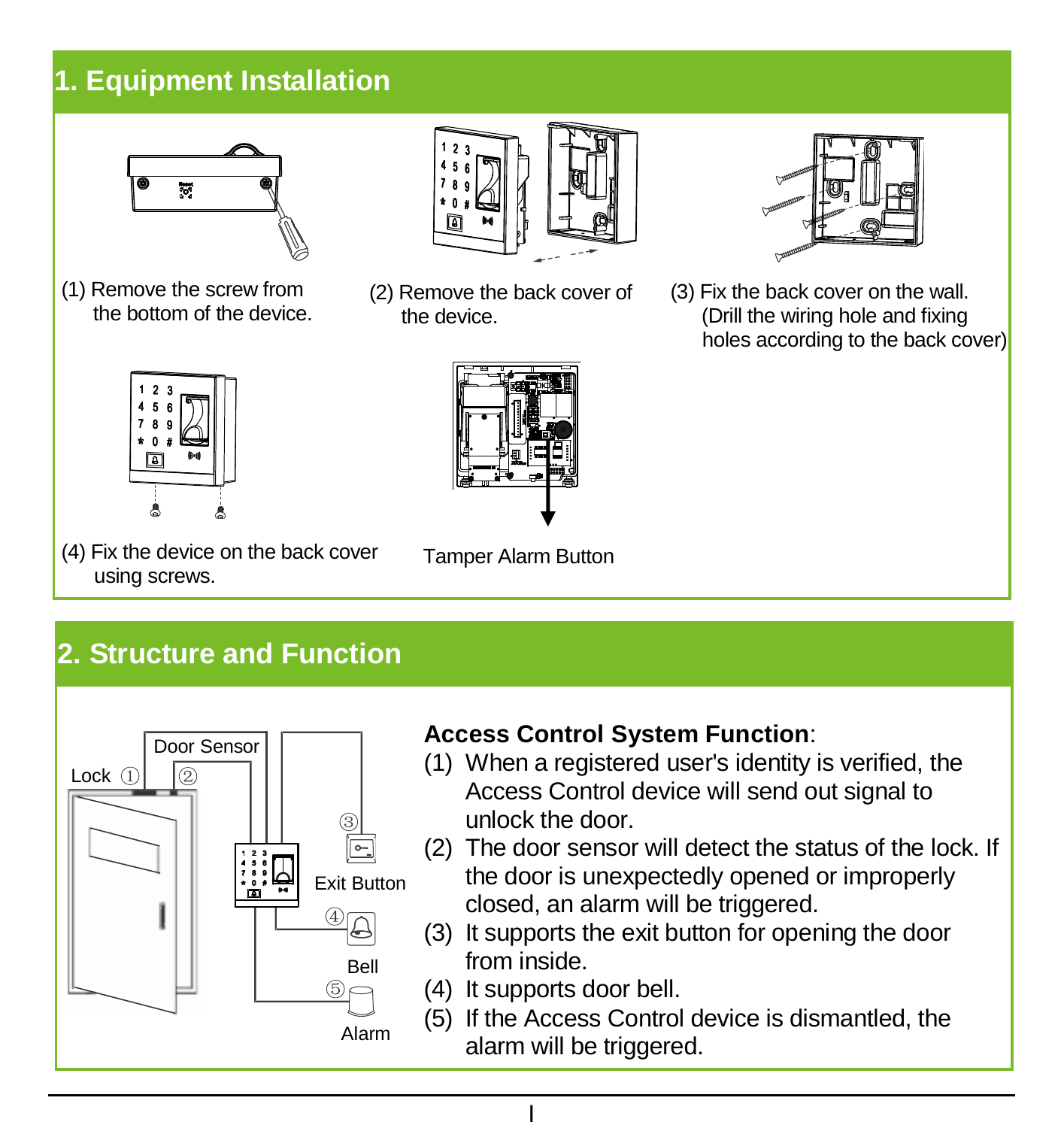## **3. Lock Connection**

## **Warning**: **No operation when power on!**

- (1) The system supports NO LOCK and NC LOCK. The NO LOCK (normally open at power ON) is connected with **NO** terminal, and the NC LOCK is connected with **NC** terminal.
- (2) To prevent the generation of self-inductance EMF which would affect the system, when the electrical lock is linked to the Access Control System, it is required to connect one FR107 diode (equipped in the package, do not reverse the polarities) in parallel in order to release the self-inductance EMF.
- (1) Device shares power with the lock (2) Does not share power with the lock The device shares power with the lock, when  $U_{\text{low}}$ =12V and I-ILock >1A… $\Phi$ and the lock is near to the device.



- The device does not share power with the lock: A. When U<sub>LOCK</sub> =12V I-Lock ≤1A: B. When  $U_{\text{LOCK}} \neq 12V$ ;
	- C. When the lock is far apart from the device.



- **<sup>1</sup>**: device' current output, **U**<sub>LOCK</sub>: lock voltage,  $I_{\text{LOCK}}$ : lock current.
- (3) Professional Access Control Power Supply Connection



II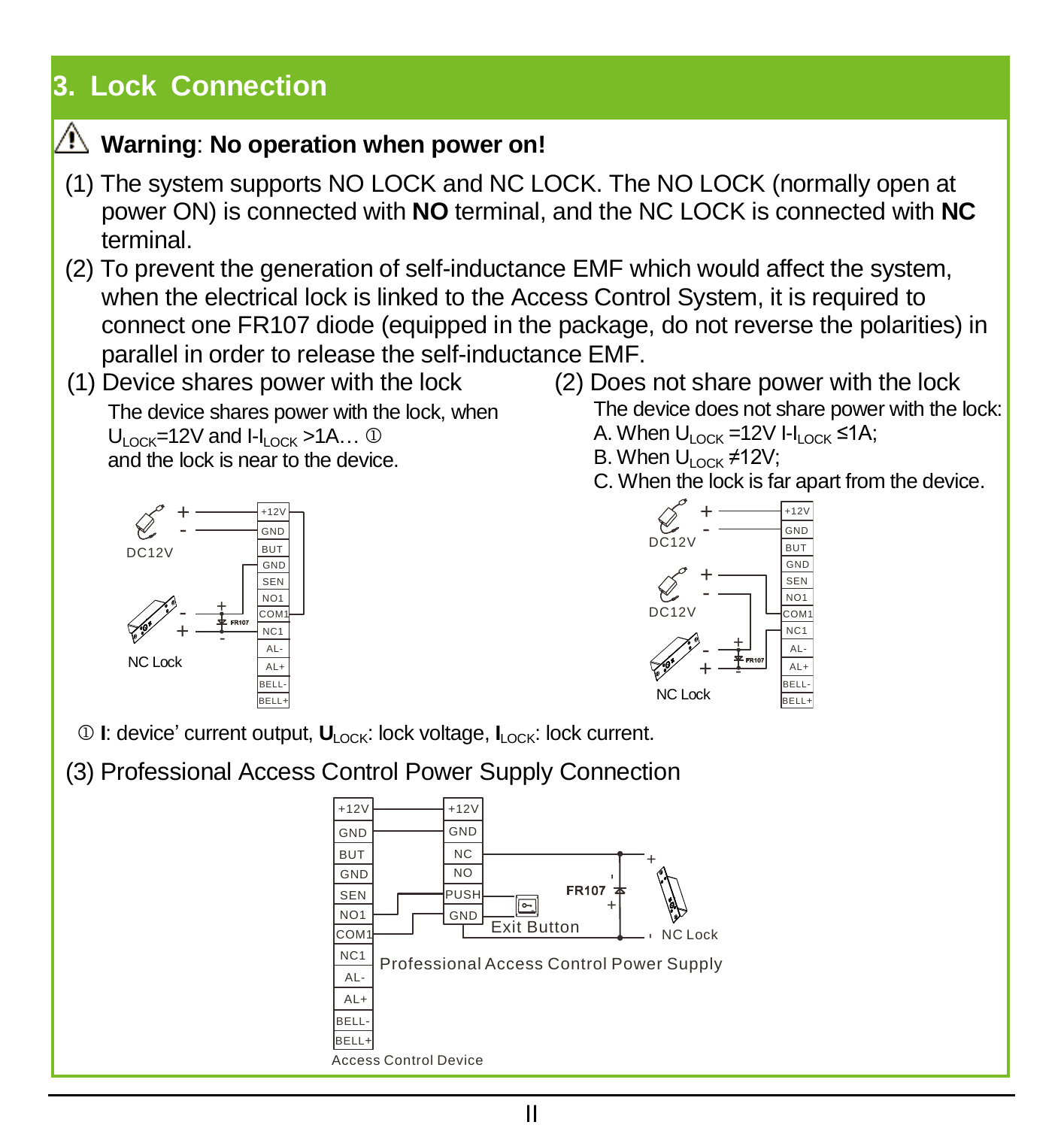## **4. Connection with Other Devices**



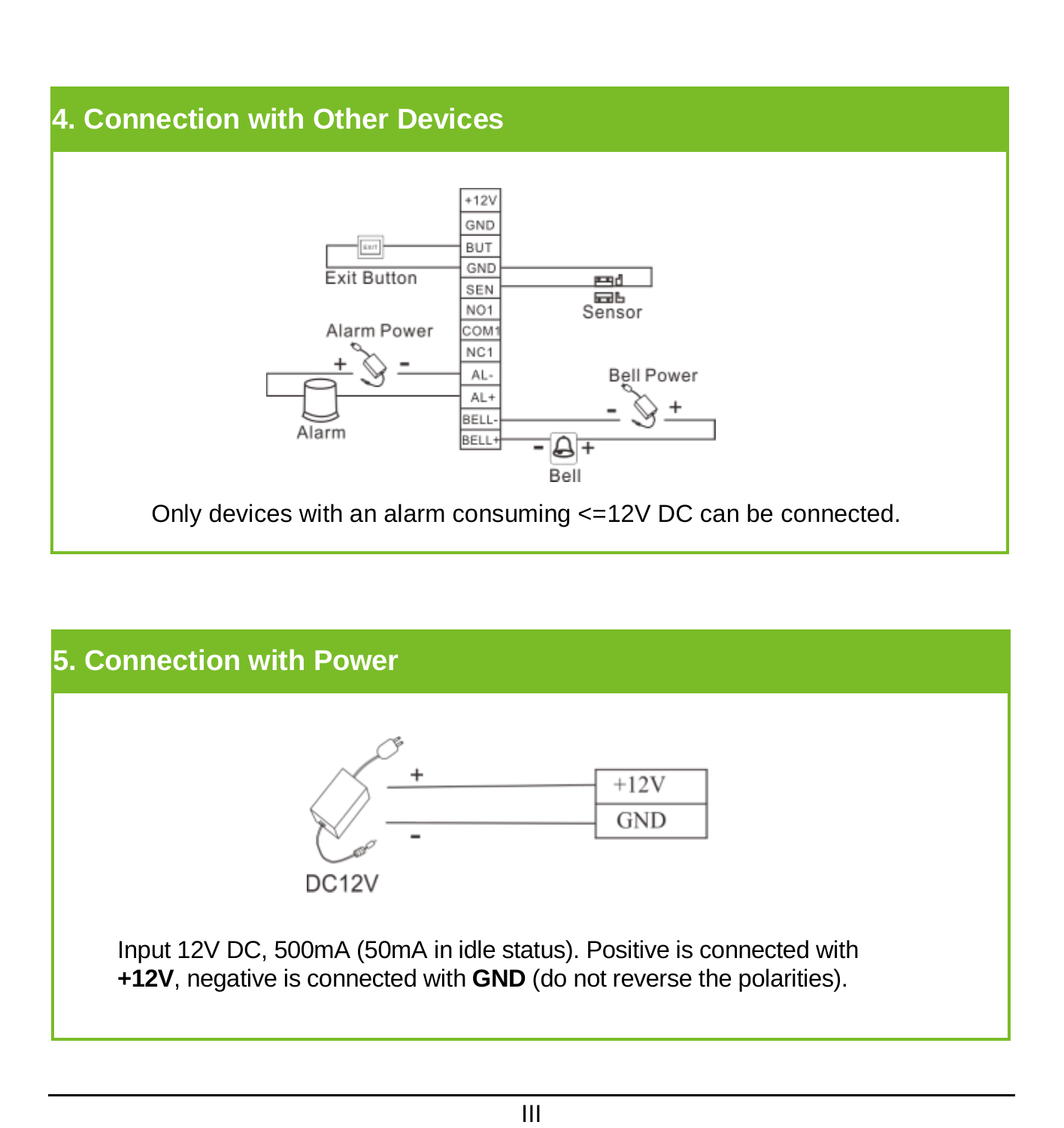### **Instructions**

**Step 1:** Power ON after the device is completely installed on the wall.

**Step 2**: Authenticate administrator password and change it immediately. Adjust access control parameters including password change for door opening, setting unlocking duration, authentication mode, concealed mode, door sensor mode, etc.

**Step 3:** You can register and authenticate user accounts, cards or passwords.

#### **Operation Instructions**

#### **1. User Management**

#### **1.1 Administrator Operation**

To ensure data security of the device, users can operate the device only after the administrator password is authenticated.

#### **Administrator Authentication**



Note: The default administrator password is 1234. You are advised to change the initial password at the beginning.

#### **Changing Administrator Password**



Note: Four-digit passwords are automatically verified. If the password length is less than four digits, then press [#] to confirm the password.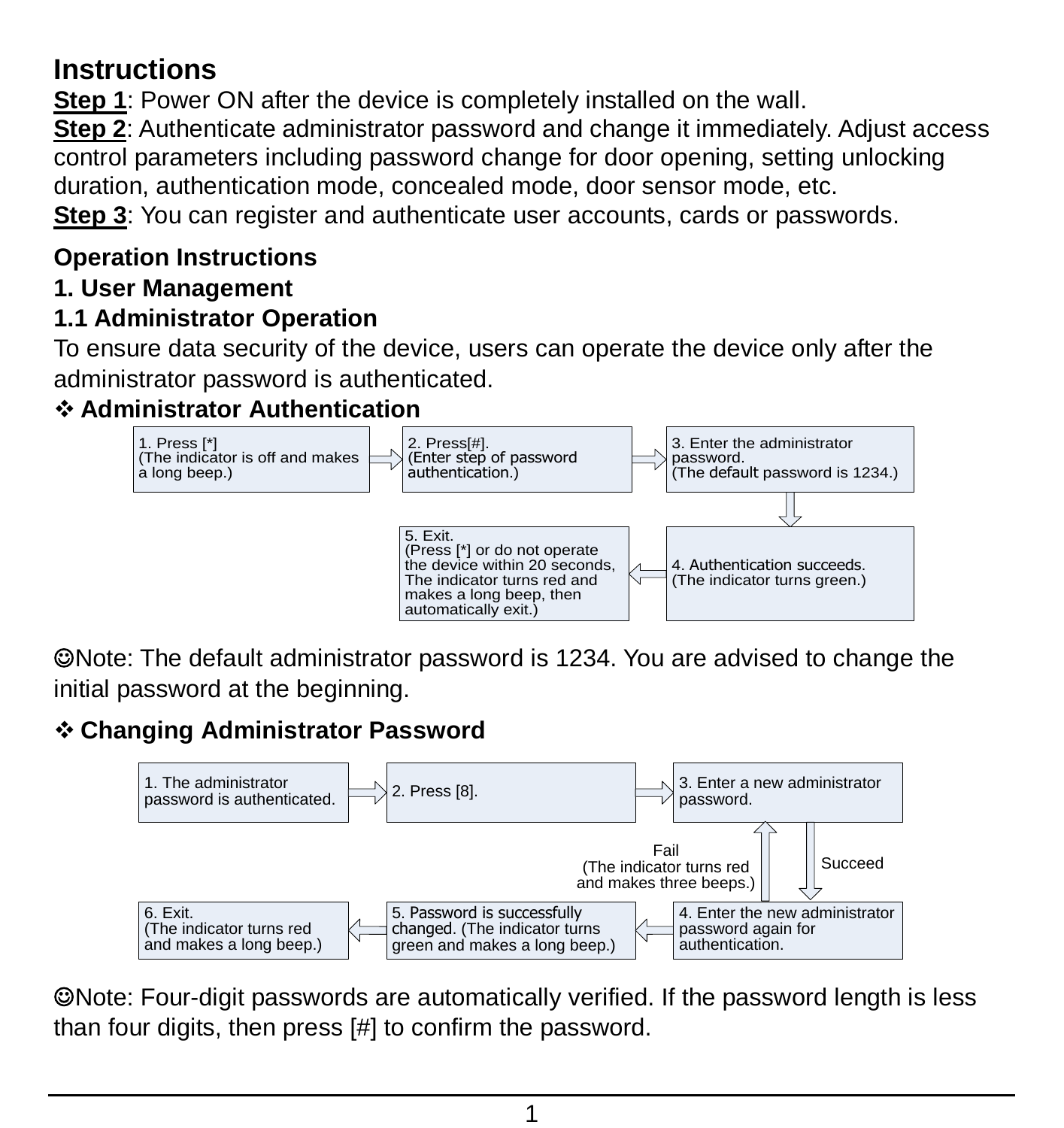#### **Opening Door by Entering Administrator Password**



Note: This function can be used to open the door.

#### **Forgot Administrator Password**

If the administrator password is lost, you can reset the password to default by using tamper switch.

Operation:

1. Dismantle the device and wait for 30 seconds until a short beep is heard.

2. Press the Tamper Switch thrice to reset to the initial administrator password.

Note: This operation must be done within 30 seconds; the default administrator password is 1234.

#### **1.2 Adding Users**

Register the fingerprint or card of a user or register cards in batches.

#### **Adding a User**



#### Note:

- 1. Five-digit user ID is automatically verified, if the user ID is less than five digits, press [#] to confirm the user ID.
- 2. If the user ID is not available, the device automatically increases the ID number and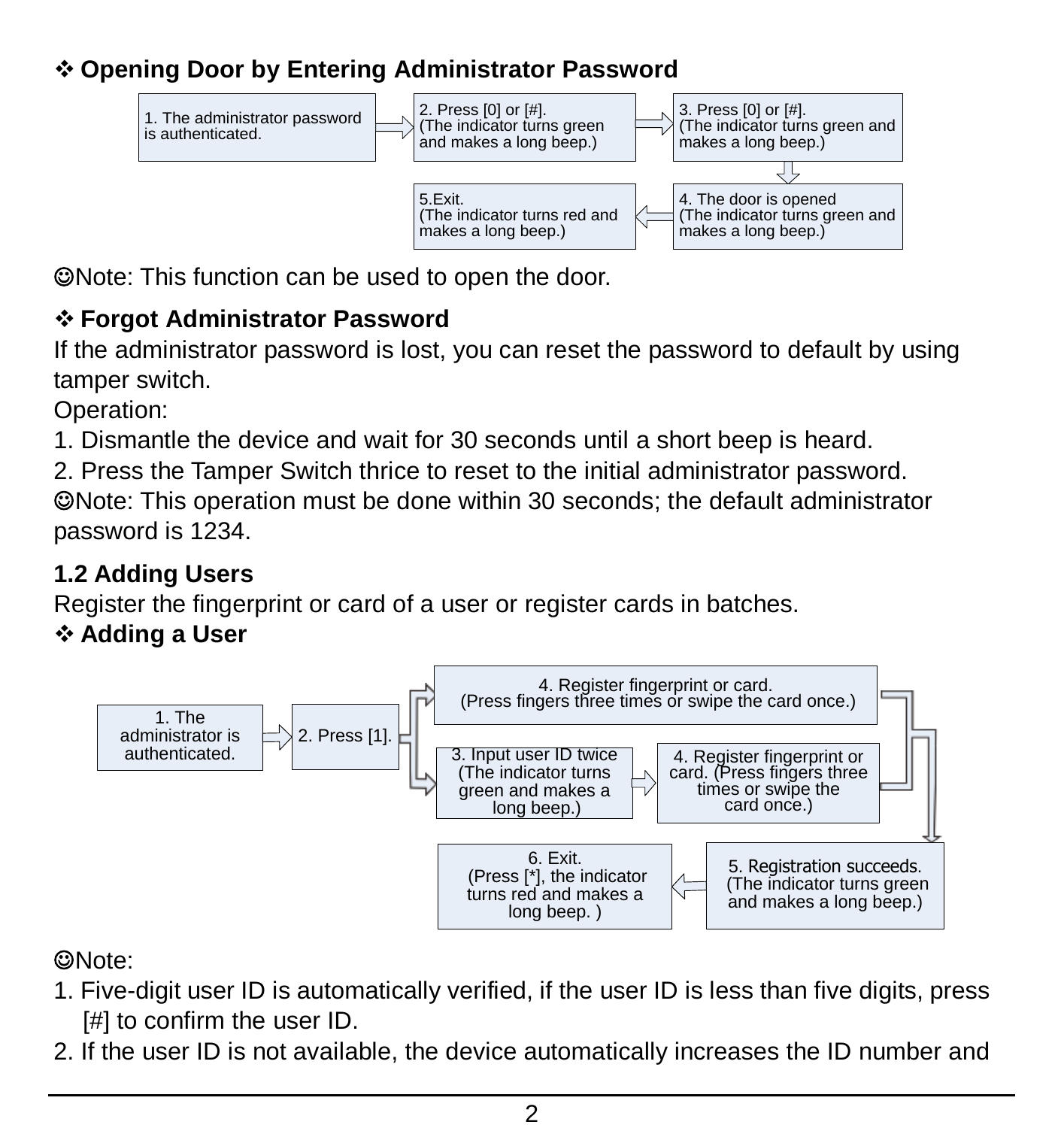continues to register a new user once the user is successfully registered.

3. If the user ID, fingerprint or the card has been registered already, the indicator turns red and generates three short beeps indicating that the registration fails. You can start registering the user again when the indicator turns green. Note: If you fail to register the card, then press fingerprint or enter user ID thrice to set the device in idle state.

#### **Registering Cards in Batches**



Note:

- 1. While registering the card number, three-digit card numbers are automatically verified. For card number less than or greater than three digits, press [#] to confirm and then press [\*] to register the card number.
- 2. You must clear all the registered users before registering the cards in batches. IDs of the to-be-registered cards must be in consecutive numbers.

#### **1.3 Registering Access Passwords**

This device supports 8 passwords, each password has a Group ID ranged from  $1 \approx 8$ . The default password value is 0 for all groups, which means those passwords are disabled.

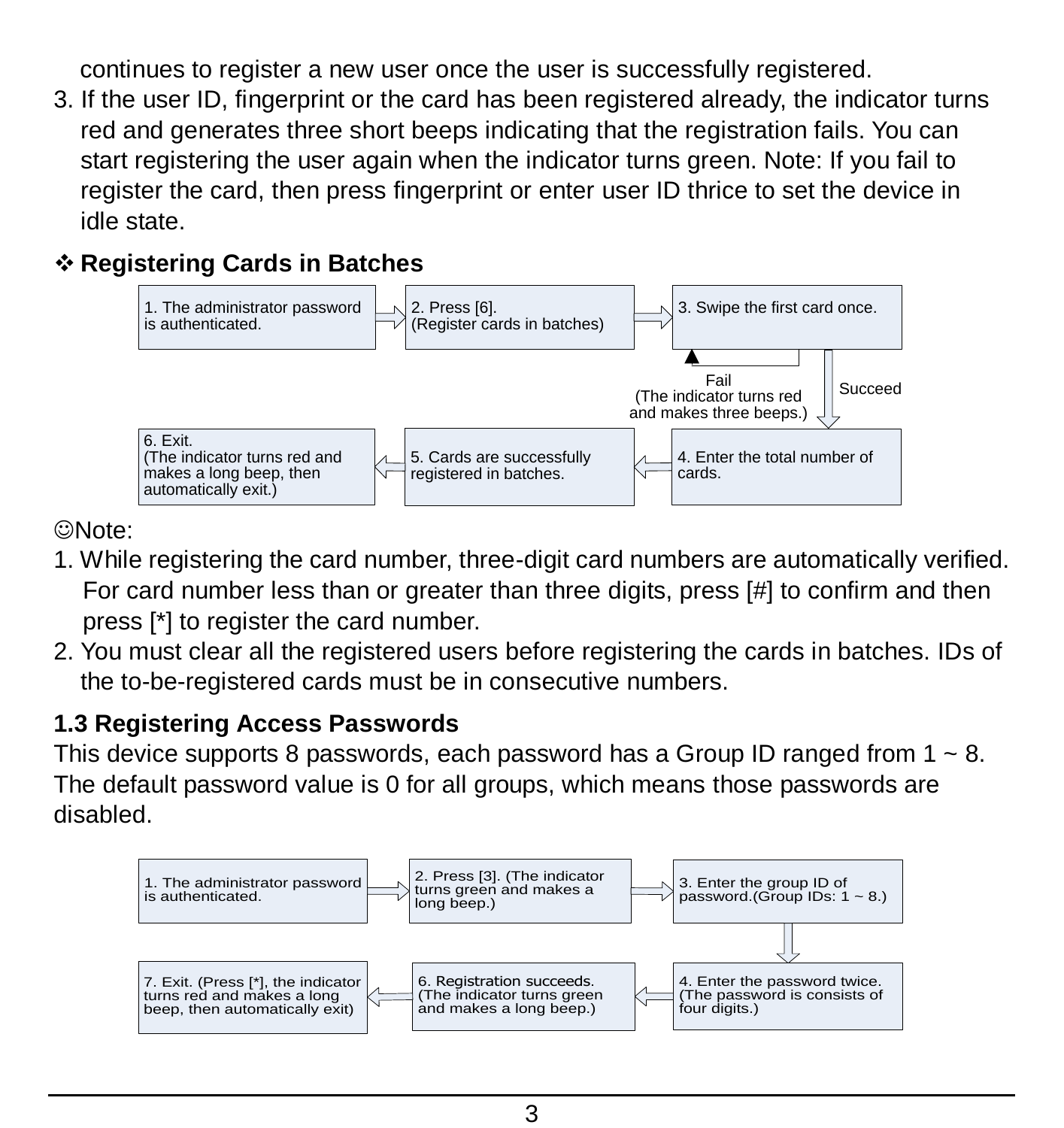#### Note:

- 1. When a password is changed to 0, 00, 000, or 0000, the password is disabled.
- 2. When a password is successfully changed, you can immediately change the next password by entering another group ID.

#### **1.4 User Authentication**

#### **Card / Fingerprint / Password Authentication**

When the device is powered ON, it enters user authentication state.



Note: Press [#] after entering the password for authentication. The door opens only if the entered password matches with one of the 8 passwords. The initial eight passwords for opening the door is set to 0.

#### **1.5 User Deletion**

Delete one, multiple or all registered user(s).

#### **Deleting One User**



Note:

1. You can either swipe the card, press fingerprint or input user ID to delete a user.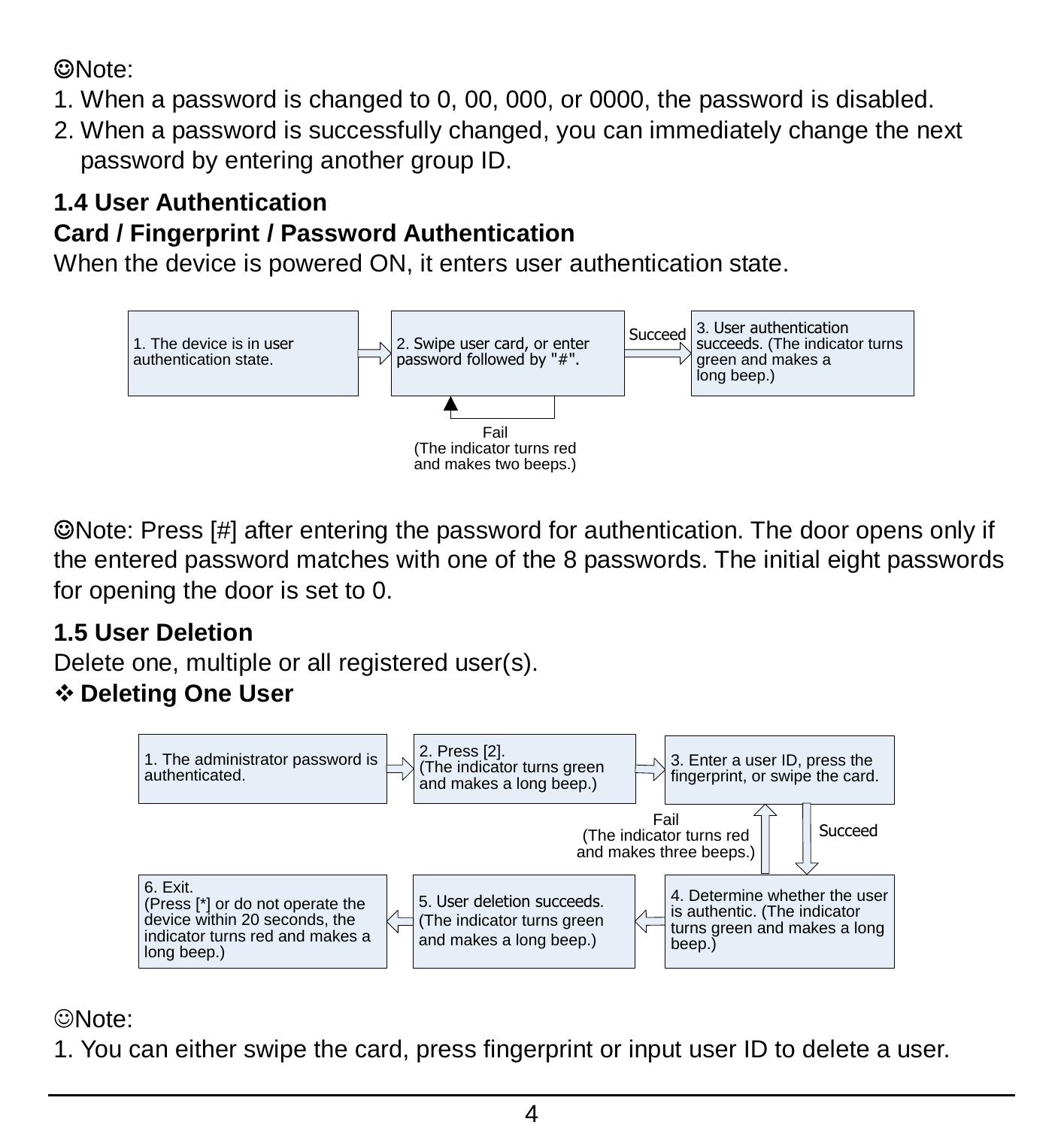Five-digit user ID will be automatically verified. If user ID is less than five digits, press [#] to confirm.

- 2. After successful deletion, the device will automatically enter the process of deleting next user. Press [\*] to exit.
- **Deleting All Users**



Note: In step 3, press [9] for automatic confirmation. Other numbers are considered invalid. If an invalid number is entered, the device indicator turns red and makes three short beeps, then makes a long beep and exits the process.

#### **2. Access Control Management**

#### **2.1 Unlocking Duration Configuration**



Note: Press [10] for automatic confirmation. For values with less than 10, press [#] to confirm. Values greater than 10 will be considered invalid.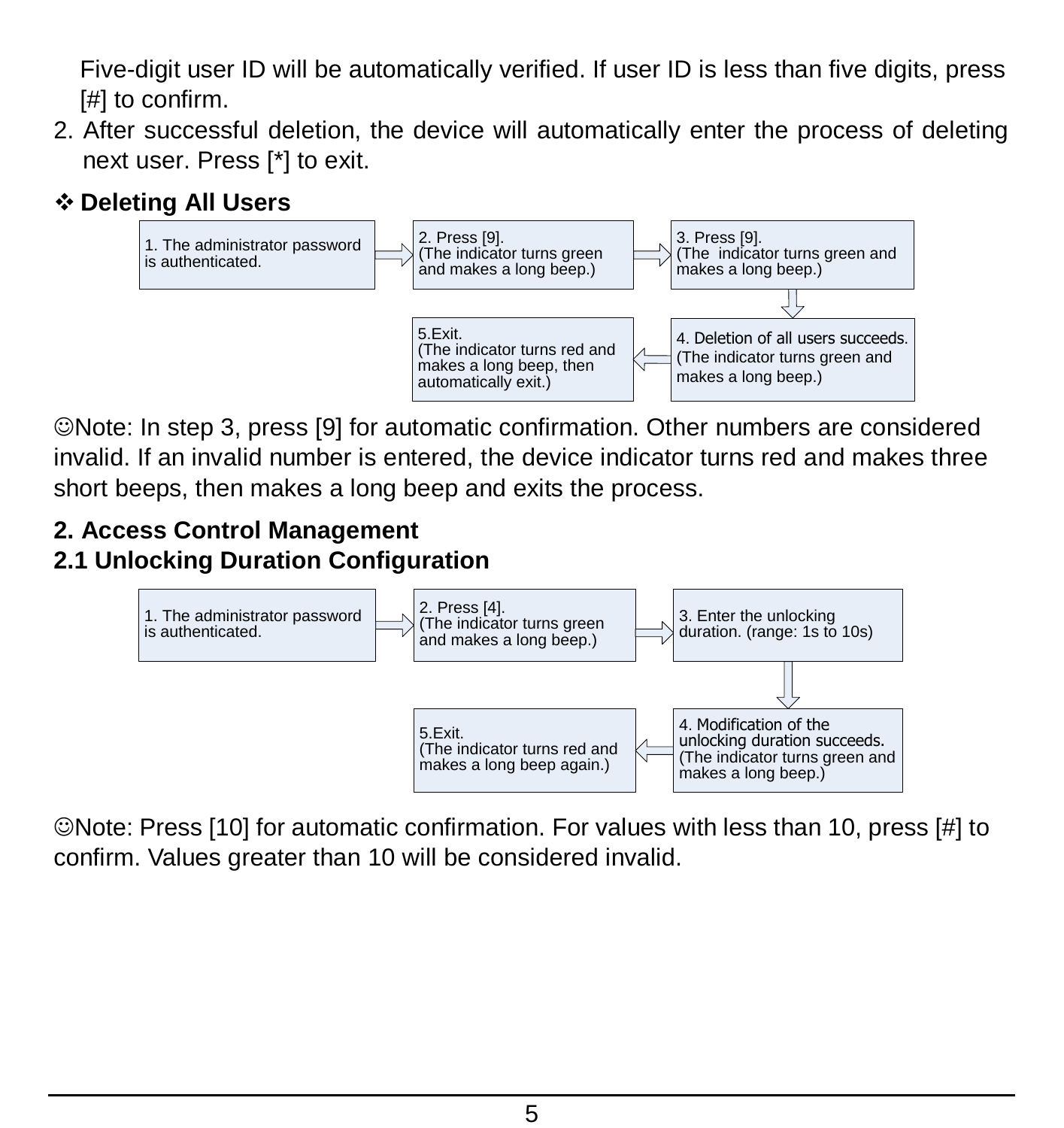#### **2.2 Authentication Mode Configuration**



#### Note: Details of authentication modes are as follows:

| <b>Authentication Mode</b> | Value | <b>Description</b>                                                                 |
|----------------------------|-------|------------------------------------------------------------------------------------|
| PW                         |       | Only password verification                                                         |
| <b>RF</b>                  | 2     | Only RF Card verification                                                          |
| <b>FP</b>                  | 3     | Only fingerprint verification                                                      |
| FP/PW/RF                   |       | fingerprint or password or RF Card verification                                    |
| RF&PW                      | 5     | RF Card and password verification (swipe card before<br>entering password)         |
| FP&PW                      | 6     | fingerprint and password verification (fingerprinting<br>before entering password) |

#### **2.3 Concealed Mode Configuration**

In standby mode, when the Concealed Mode is ON, the indicator will be turned OFF.



Note: When user is authenticating the card or fingerprints or password in Concealed Mode, the indicator will still blink correspondingly to denote process status.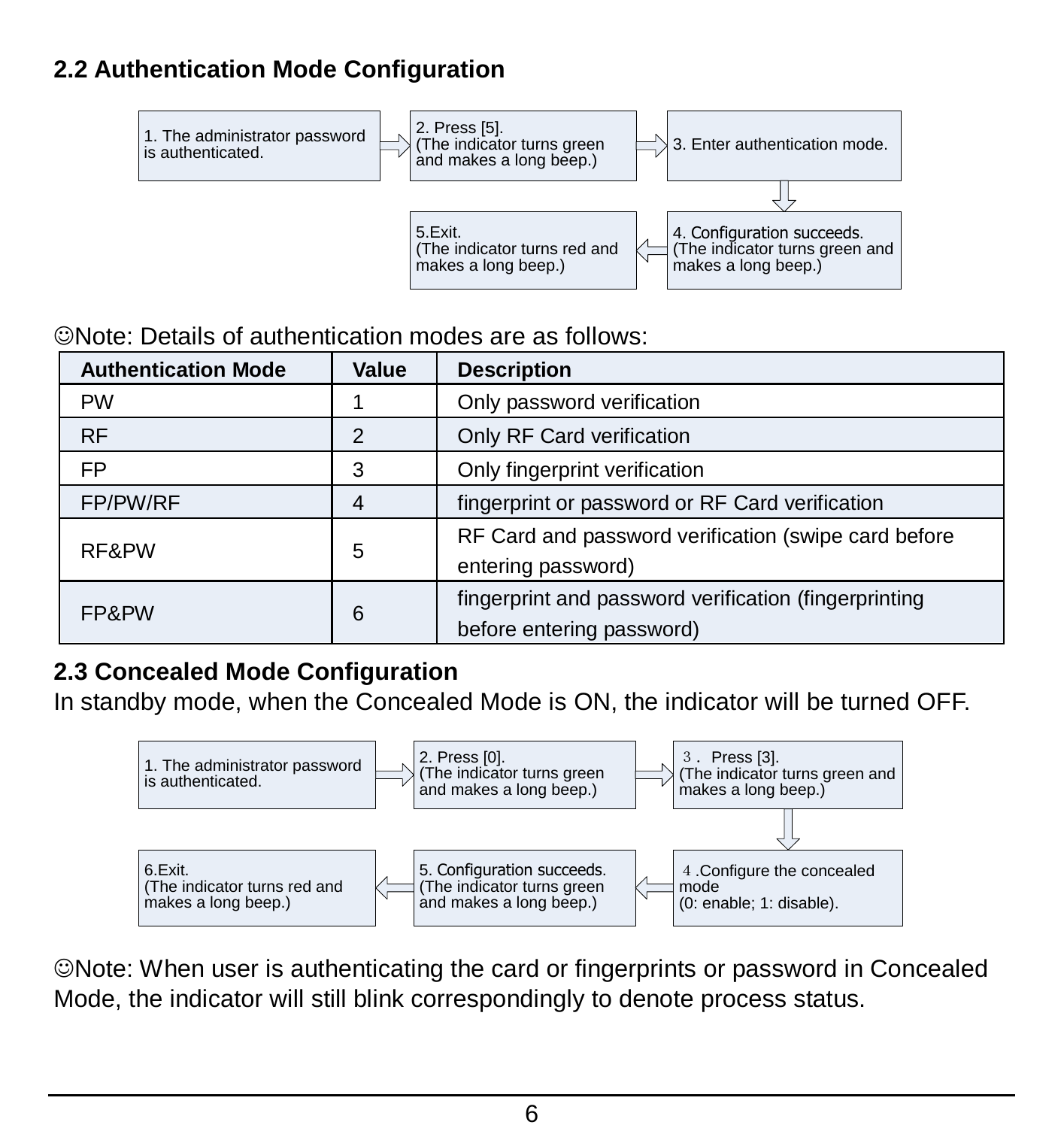#### **2.4 Door Sensor Mode Configuration**

The door sensor has three modes:

● **NONE**: The door sensor is disabled.

● **NO** (**Normally Open**): The door sensor will send an alarm signal if it detects the door is closed.

● **NC** (**Normally Closed**): The door sensor will send an alarm signal if it detects the door is open.



#### **2.5 Alarm Configuration**

Note: If an alarm is triggered, it will be terminated only after the user is authenticated.

#### **Configuring Alarm Switch**

Failed Authentication Alarm and Door Sensor Alarm will be effective only if the alarm switch is set to ON status. Note: The default status of the alarm switch is ON.



Note: The Tamper Alarm will be effective even if the alarm switch is set to OFF.

#### **Configuring Failed Authentication Alarm**

If the administrator fails in authentication in 3 attempts, Failed Authentication Alarm will be triggered. No authentication can be made within 20 seconds.